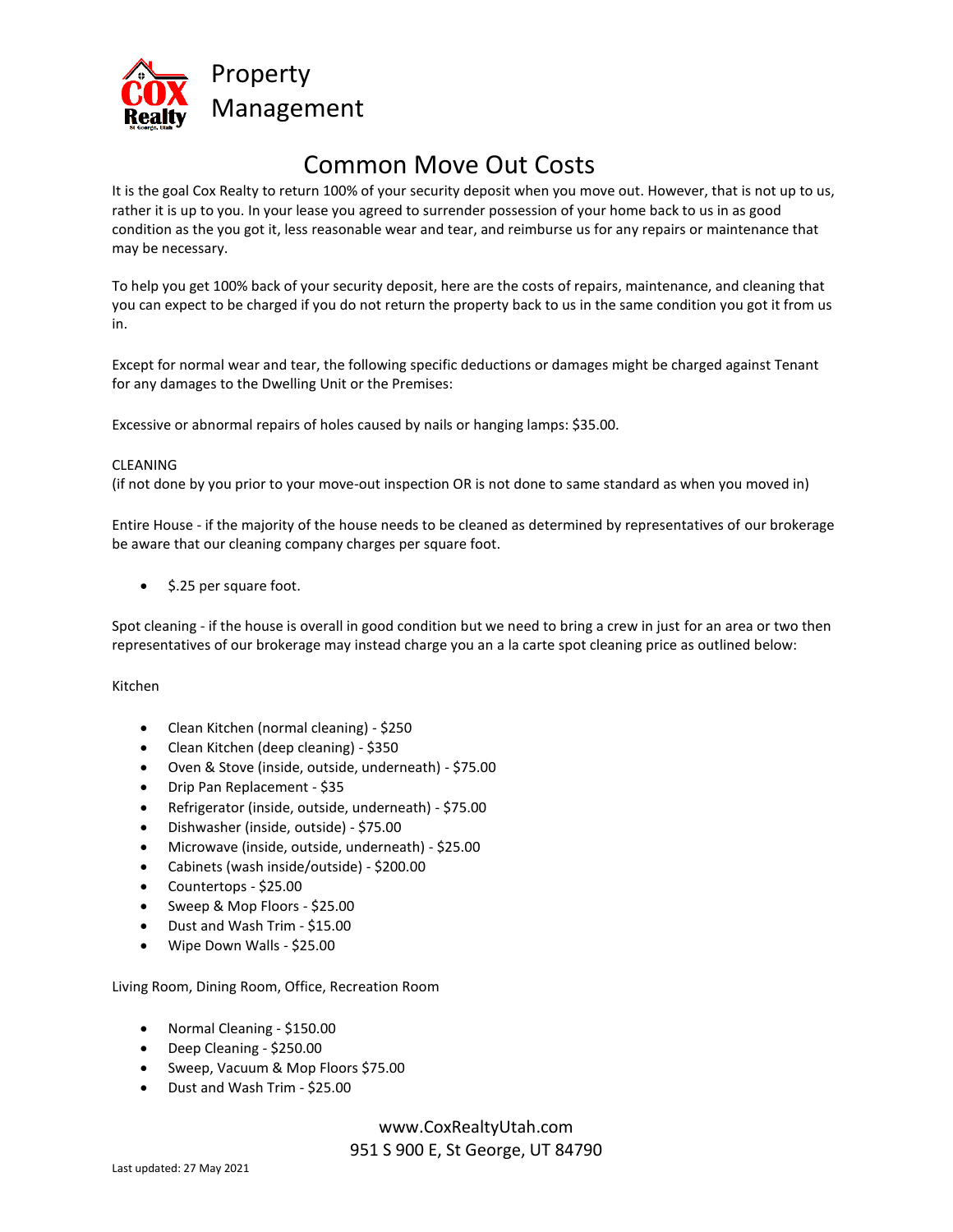

### Common Move Out Costs

• Wipe Down Walls - \$25.00

Bathroom

- Normal Cleaning \$100.00
- Deep Cleaning \$200.00
- Bathtub/ Shower \$50.00
- Sink \$25.00
- Toilet \$25.00
- Sweep, Vacuum & Mop Floors \$25.00
- Dust and Wash Trim \$25.00
- Wipe Down Walls \$25.00
- Wipe Down Fixtures \$15.00
- Replace curtain rod or towel bar \$100.00

### Bedroom

- Normal Cleaning \$100.00
- Deep Cleaning \$200.00
- Sweep, Vacuum & Mop Floors \$50.00
- Dust and Wash Trim \$25.00
- Wipe Down Walls \$25.00

General, Damages, Repairs, and Disposal

- Repair Drywall
	- $6"$  by  $6"$  \$75.00
	- $12''$  by  $12''$  -\$150.00
- Wash Light Fixture (each) -\$15.00
- Replace Interior Door -\$197.50 (plus material)
- Replace Exterior Door -\$250.0 (plus material)
- Clean Ceiling Fan (each) -\$25.00
- Change Light Bulb (each) -\$15.00
- Replace Smoke Detector Batteries -\$25 .00
- Replace Carbon Monoxide Batteries \$25.00
- Replace Missing / Damaged Smoke Detector -\$75.00
- Replace Missing / Damaged Carbon Monoxide Detector -\$75.00
- Replace Fire Extinguisher \$70.00
- Replace Thermostat \$35.00 (plus material)
- Replace Window Blind (standard) -\$40.00
- Replace Sliding Door Blinds (standard) -\$60.00
- Light fixture globe \$30.00 (plus material)
- Light fixture \$50.00-\$100.00
- Electrical outlet/switch \$15.00
- Electrical cover plate \$15.00
- Replace key \$15.00

www.CoxRealtyUtah.com

951 S 900 E, St George, UT 84790